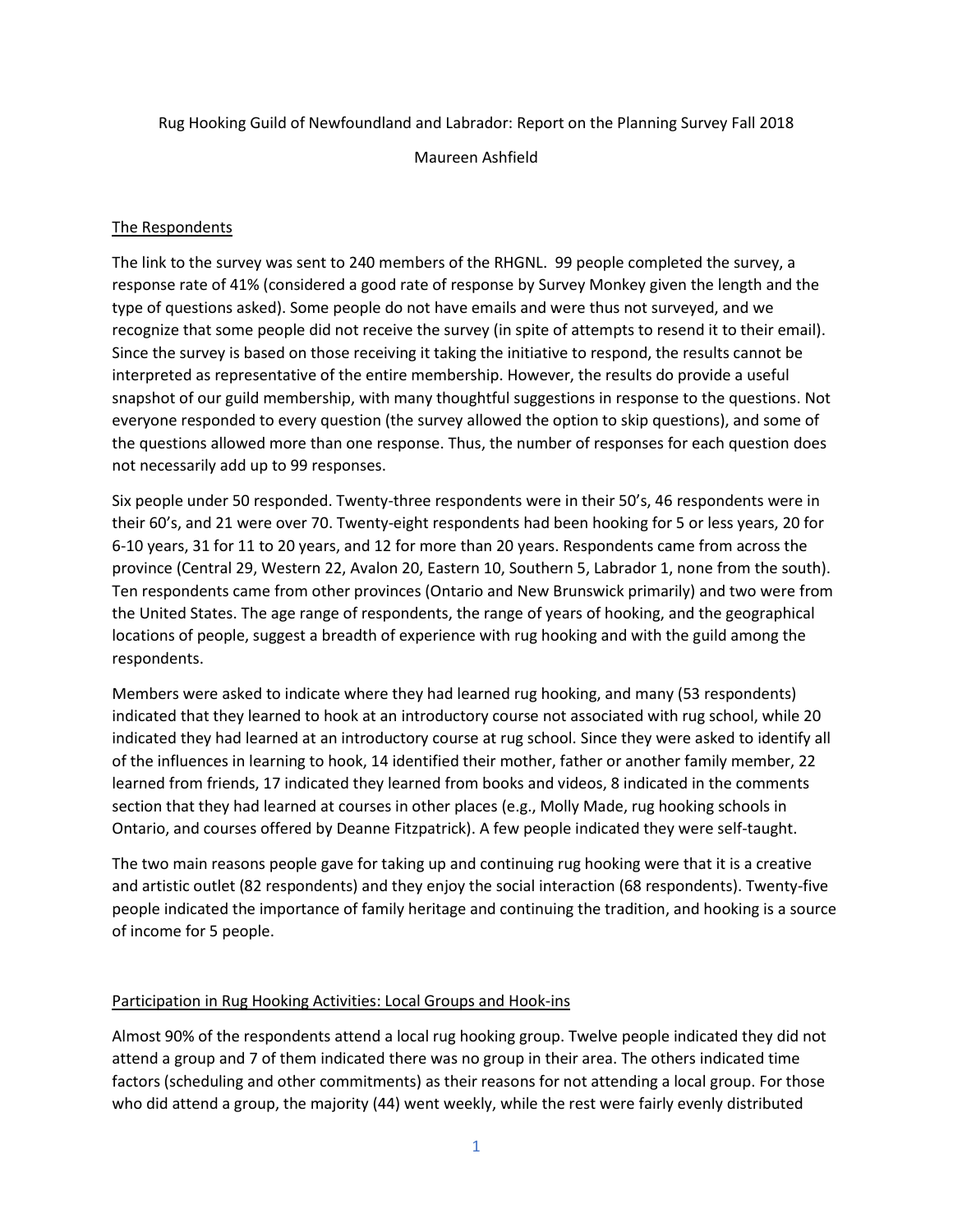among every other week, monthly and occasionally. Things that affected attendance were time limitations, followed by time conflicts. Eleven people noted that their local group was held in another community which made it difficult to attend. The weather and a non-desirable location were also noted.

Respondents were asked to comment on whether they have friends who have expressed an interest in rug hooking, but do not attend local meetings. The primary reasons given for non-attendance were conflicts or time limitations due to work or family obligations. It is interesting to note that while regular members did not indicate that meetings held either in the day or the night were a major barrier to attending, for friends the fact that meetings are held in the day was the reason given by 14 people for why their friend did not attend. The local group meeting being held in another community was also a barrier noted by 12 respondents. Two people noted that friends did not feel they were skilled enough to attend a group, and one person suggested the need to look at alternating meetings between weekdays and weekends (which could also apply to day and evening meetings, although no one suggested it).

Seventy-one of the respondents attend day long hook-ins sponsored by local groups. Respondents were not forced to choose one reason only for attending, and the responses were fairly evenly distributed among the options offered in the question: to focus on rug hooking for a day with no interruptions (49), to learn new techniques (54), to see what other people are doing and get new ideas (64), to purchase from vendors (50), and to socialize with other rug hookers (67). Of the people who don't attend hookins, 12 indicated there were none in their area, 6 indicated not wanting to drive the distance, 4 were not interested or found the events too tiring, and 4 indicated conflicts with other obligations.

# Participation in Rug Hooking Activities: Education courses (not at Rug School)

Sixty-five of the respondents indicated they had attended an education course (not including rug school courses), and 27 had not. Those who had not attended any courses indicated that the main reason was no courses offered in their area (12) or they had not been interested in the courses that were offered (7). Four people were unable to commit to the time, while cost, lack of transportation, and lack of interest in education courses had one response each. For those who had attended education courses, 34 had attended 3 or more courses, and 30 had attended one or two courses. Seventy-three respondents indicated that learning new techniques was the reason they attended courses. Fifty-six people were looking for new ideas and 51 indicated socializing with other hookers was an important reason for attending education courses.

We asked a question specifically about beginner courses in rug hooking (not including those held at rug school). Thirty-nine people said they had attended a beginner course. Thirty-six of those people indicated they wanted to learn the basic techniques of rug hooking, 15 indicated a desire to improve their skills and learn new techniques, 7 were looking for new ideas for projects, and 9 indicated that socializing with others was one of their reasons for attending the beginner course. The reason most often given for not attending a beginner course was not needing a course because they learned from other people or resources (26). Nine people noted that there had not been a beginner course offered in their area, while inability to commit to a full day (2), cost (1), and transportation (1) were the other reasons given.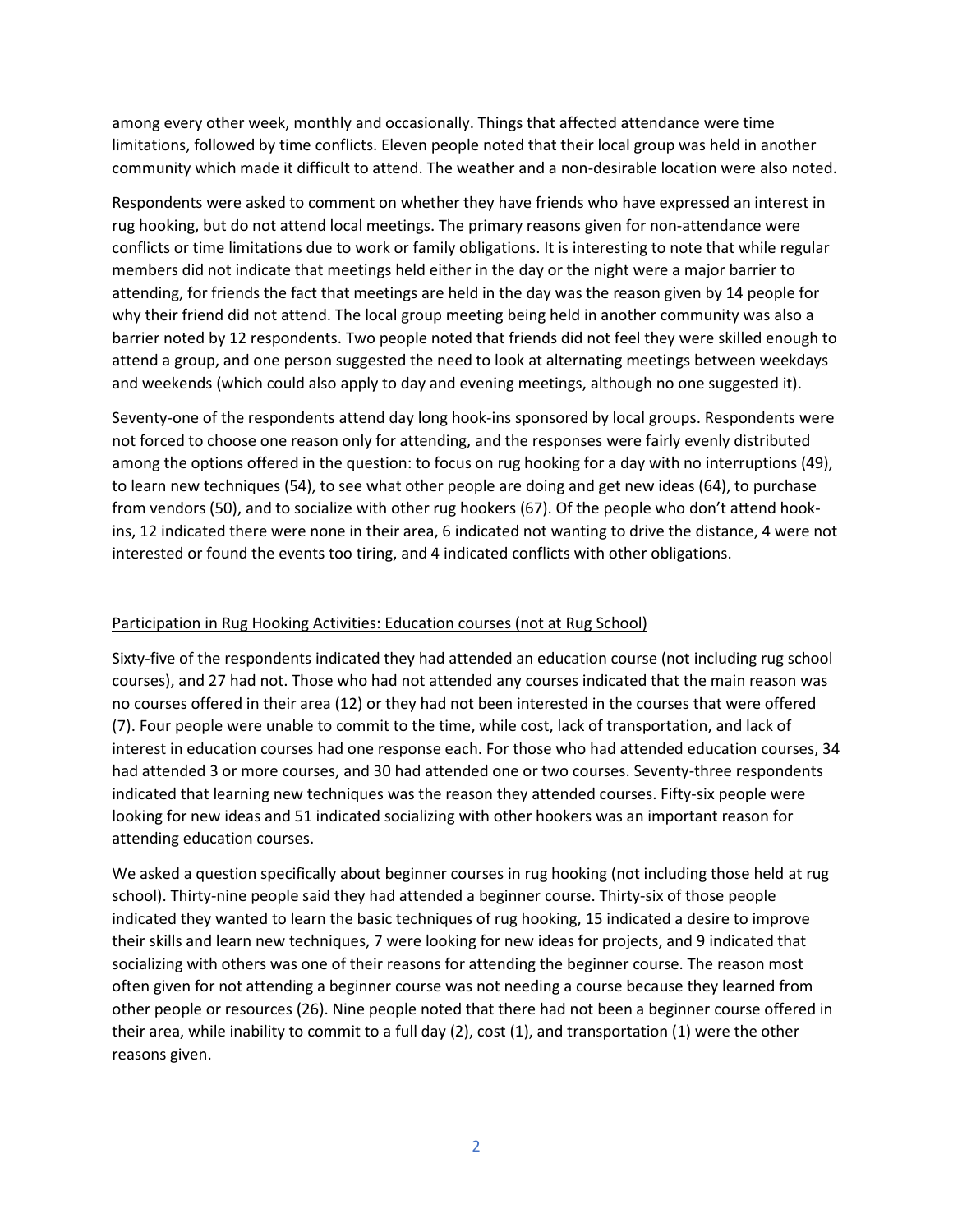Respondents were asked to suggest education courses….and they did! The responses have been printed directly from the survey and are available for the planning session discussion if needed. Some of the suggestions appeared multiple times, such as proddy, geometrics, learning new or special stitches or techniques, design elements, use of mixed media, shading and use of colour, portraiture, animals, and finishing techniques. The list of suggestions is quite extensive and varied overall.

In terms of how and when courses are offered, the majority of respondents indicated they preferred courses that are 6 hours long offered on one day, and courses that are 12 hours long offered on two consecutive days. Fourteen people preferred weekend courses and 8 preferred weekday courses. Some respondents noted that they were unable to choose more than one option in spite of being invited to check all that applied, and as a result a number of people commented that they were flexible and open to a number of the options offered. One person suggested the nature of the course would impact the best way to present it and another noted that variety in the way courses are offered might mean that more people have the opportunity to attend courses. One person suggested setting up courses using the internet (e.g., webinar courses) as a way to make them more available.

#### Familiarity with the Rug Hooking Guild of Newfoundland and Labrador

With respect to the *organizational structure of the RHGNL* (e.g., Board of Directors, Committees, Area Directors, etc.), 50% of respondents were very familiar with the structure and 45% were somewhat familiar. With respect to the project to register older hooked rugs, almost 53% of respondents were very familiar with the project and 43% were somewhat familiar. Ninety-eight per cent were aware of the web-based newsletter and 98% were aware of the RHGNL website.

We asked a series of questions regarding the Newsletter, in light of the recent change to a web-based production rather than a hard copy mail-out. Sixty-eight people (70%) indicated the new approach was working for them. While only 5 people said it wasn't working for them, a greater number provided comments about the problems they had encountered. Some people commented that they had problems accessing the web-site, others appeared to have not been receiving the email notification that the newsletter had been posted on the web-site. A couple of people indicated they preferred having the newsletter emailed to them as an attachment. A number indicated that they preferred receiving a paper copy in the mail, and in a question directly asking whether people wanted a paper copy mailed to them, 13 said yes while 80 said no. Eight people were willing to pay \$15 to have it mailed, while 4 people were willing to pay \$20. One person asked why the annual membership fee does not cover the mailing cost, and another noted that the poor internet service experienced by many people in Newfoundland and Labrador was a challenge and that people shouldn't be made to pay extra for a mailout of the newsletter through no fault of their own.

An email is sent to members indicating that the newsletter has been posted on the web-site. At a number of points in the survey, people indicated that they were not receiving the notification email – something for the newsletter committee to follow-up on. Seventy-eight respondents indicated that they read the newsletter at some point, in response to receiving the email. Ten people occasionally read the newsletter and 5 indicated they never read it. The main reasons for reading the newsletter are for information about upcoming events and reports on events that have happened, to be aware of what is happening around the province, and to see pictures of the hooked rugs other members have been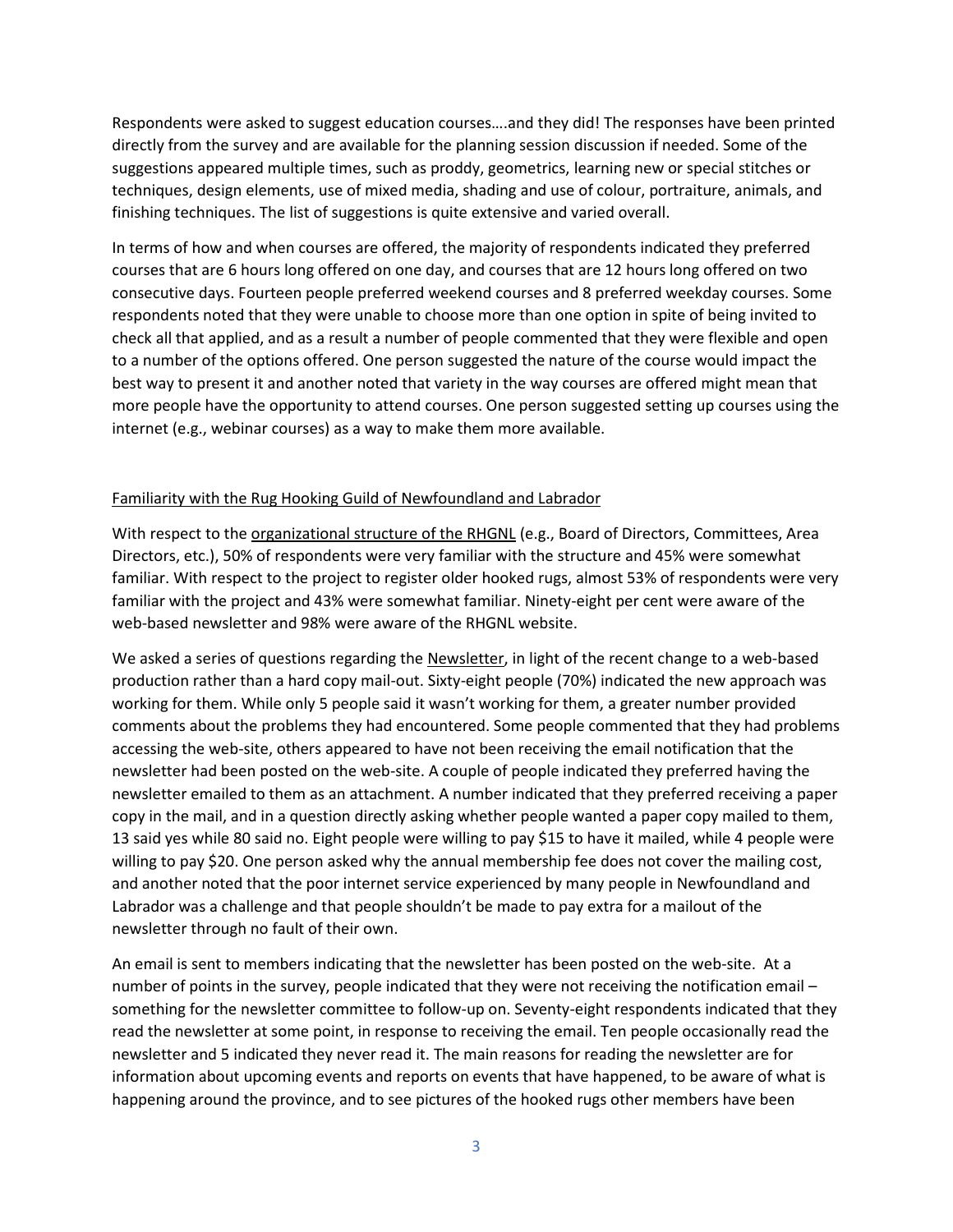working on. About a third of the members look to the newsletter for information on the RHGNL organization (e.g., president's and area directors' reports, committee reports, and the business, vision and direction of the guild).

Respondents were asked to provide other comments on the newsletter. The comments are varied in perspective and opinion (e.g., from "it's excellent as it is" to "the layout is confusing"), and most of the comments reiterated the comments made in previous questions on the newsletter (e.g., problems accessing, wanting to receive a hard copy). Questions on the newsletter were included to provide feedback to those who put together the newsletter; copies of the responses will be forwarded to them.

With respect to the RHGNL website, 98% of the respondents were aware of its existence. Regarding the different resources on the website, 86% were aware of the contact form to communicate with executive members or area directors (although only one third of respondents had used the form). Only 67% were aware of the event calendar on the website (with 42% actually having referred to it). Seventy percent were aware of accessing free patterns on the website (and almost 60% had used it for that purpose). Sixty-seven percent were aware that they could access back copies of the newsletter on the website, but only 22% had done so. Comments and suggestions with respect to the website included references to the difficulty of accessing the website and the information on it (e.g., password doesn't work, needs to be more user friendly in its design), and the need for more specific types of information (e.g., more details about rug school). There were a number of accolades (e.g., a good resource for communicating with the executive, useful information about upcoming events). Copies of the responses will be passed on to those administering the website, and will be available at the planning session.

The RHGNL is on Facebook with its own page/group, however one third of respondents were not aware of it, and 11 respondents were not Facebook users. Of those who were aware of the Facebook page, almost 43 % of the respondents liked and followed the RHGNL. The comments were generally positive from those who used Facebook with some suggestions for additional content. Copies of the responses will be passed on to the Facebook administrators, and will be available at the planning session.

The majority of the respondents (97%) were agreeable to receiving more emails related to information that was time sensitive (i.e., could not wait for the next newsletter).

In order to get a sense of where people look for information about the RHGNL, respondents were asked about which resources they used. People use multiple avenues for getting information, with 72% of the respondents looking at the guild website, 44 % asking a friend, 25% looking to Facebook, 25% contacting their area director, and 25% contacting a member of the executive. Back copies of the newsletter are used by less than 15% of the respondents. One respondent asked how we would be able to determine what people were most likely to do since respondents checked multiple responses. The results gathered here show that people are using the various web-based and social media platforms to get information, however further exploration needs to be done to determine whether some resources are better than others and should be developed further to ensure people have access to information and resources.

# Promotion of rug hooking and the RHGNL

Respondents were asked a series of open-ended questions seeking suggestions for promoting and advertising RHGNL events, and raising the profile of the guild and of rug hooking. They provided many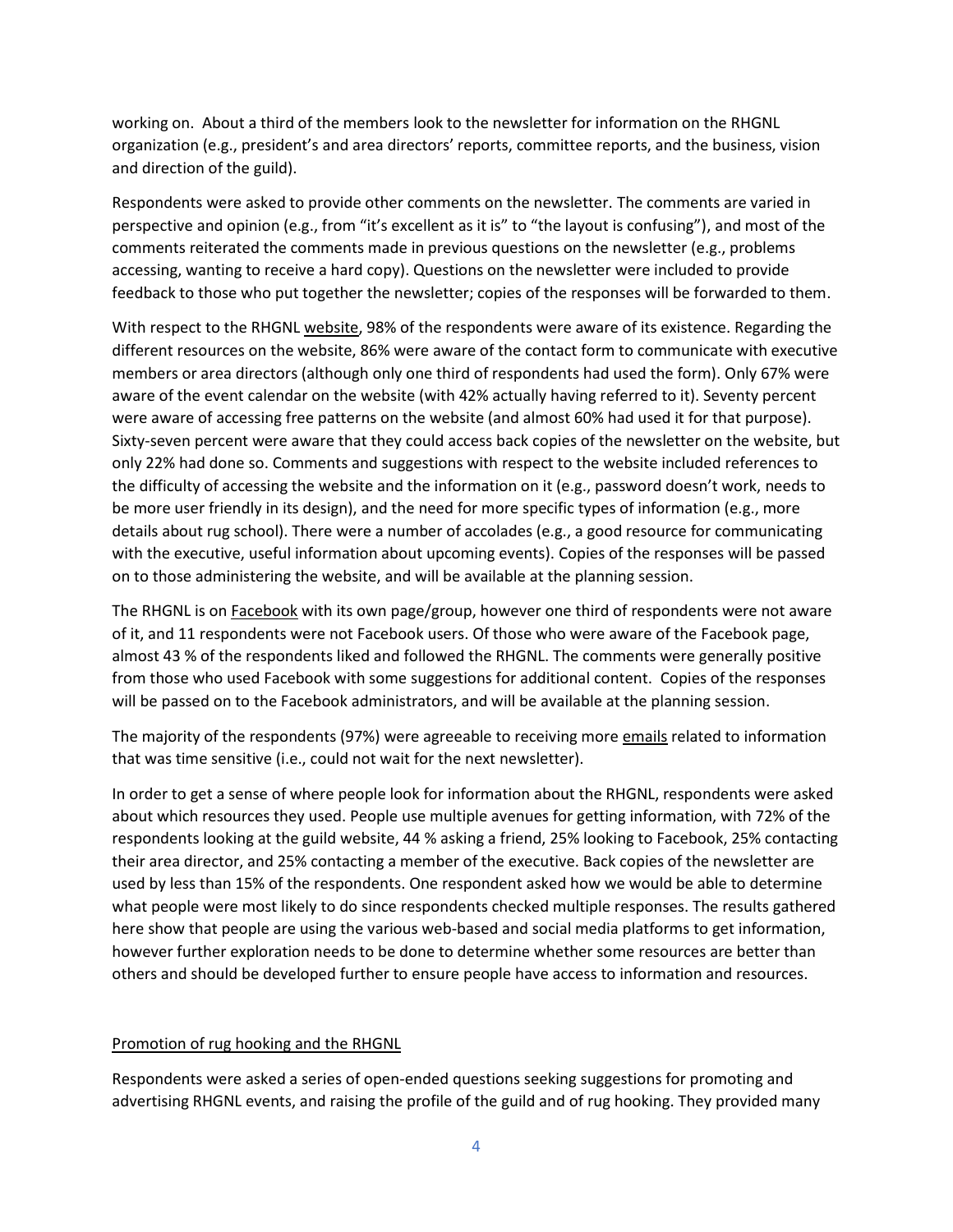and varied suggestions. In terms of promotional events, many of the suggestions fit into the category of being visible at community events where people expect to see arts and crafts displays (e.g., farmers markets, craft shows, educational events, music festivals). Suggestions for how to be visible included doing demonstrations, doing a hook-in in a mall setting, and holding rug hooking sessions at community recreation centres. A number of respondents suggested connecting with schools (elementary and high schools) in order to run events for students. It was also suggested that groups host events, such as open houses or learn to hook seminars (with adequate advertising in the community). A frequent response in this question was the need for advertising and the use of local media (newspapers, cable TV and radio) to get the word out. The full set of suggestions for promotional events is available as a resource for those thinking about what might work in their specific community and the direction the guild might take in supporting certain kinds of events. (It should be noted that many of the responses to this question also apply to the next question with respect to advertising the guild.)

Advertising suggestions included local media (radio, print, TV stations as well as cable community news channels and an article in Downhome magazine) and the use of social media (buy and sell sites on Facebook for example, and encouraging members to post information on social media about local events that they are involved with). Other suggestions included brochures and photocards left at known distribution sites in the community, featuring hooked rugs on display at local galleries or other sites along with information for follow-up, tying into community brochures and publications, tying into tourism publications and advertising, posters in places where community events are usually advertised. The full set of suggestions will be available for the planning session.

In terms of raising the profile of the guild, many of the suggestions were similar to the previous two questions. However, a few more detailed examples of events and advertising were suggested, such as developing a relationship with The Rooms, developing relationships with other guilds for our mutual benefit, being seen hooking (at fabric stores for example), using the 25<sup>th</sup> anniversary of the guild as a focal point for advertising and promotion, and finding ways to encourage and support members to talk about the guild. The full set of suggestions will be available for the planning session.

Raising the profile of rug hooking resulted in similar responses as the previous questions, but also elicited some comments more focused on making known the craft itself. Some examples were: engaging younger people (e.g., art classes), finding ways to display hooked mats in the community (e.g., libraries, local galleries), offering to be guest speakers at community groups (e.g., seniors' groups, youth groups, library information nights). The full set of suggestions will be available for the planning session.

# Rug Hooking School

The next series of questions focused on rug hooking school. This series of questions was included in order to give the planners some feedback on what seems to be working and what needs further investigation. Seventy-nine of the respondents indicated that they had been to rug school at least once, with 41 of those respondents having been 4 or more times. Of the 17 respondents who said they had not been, 9 indicated they could not commit to four days due to other obligations, and 4 indicated the event was too expensive. We asked people who had previously attended rug school but no longer attended, their reasons for stopping. Fifteen indicated they were unable to commit to the four days, and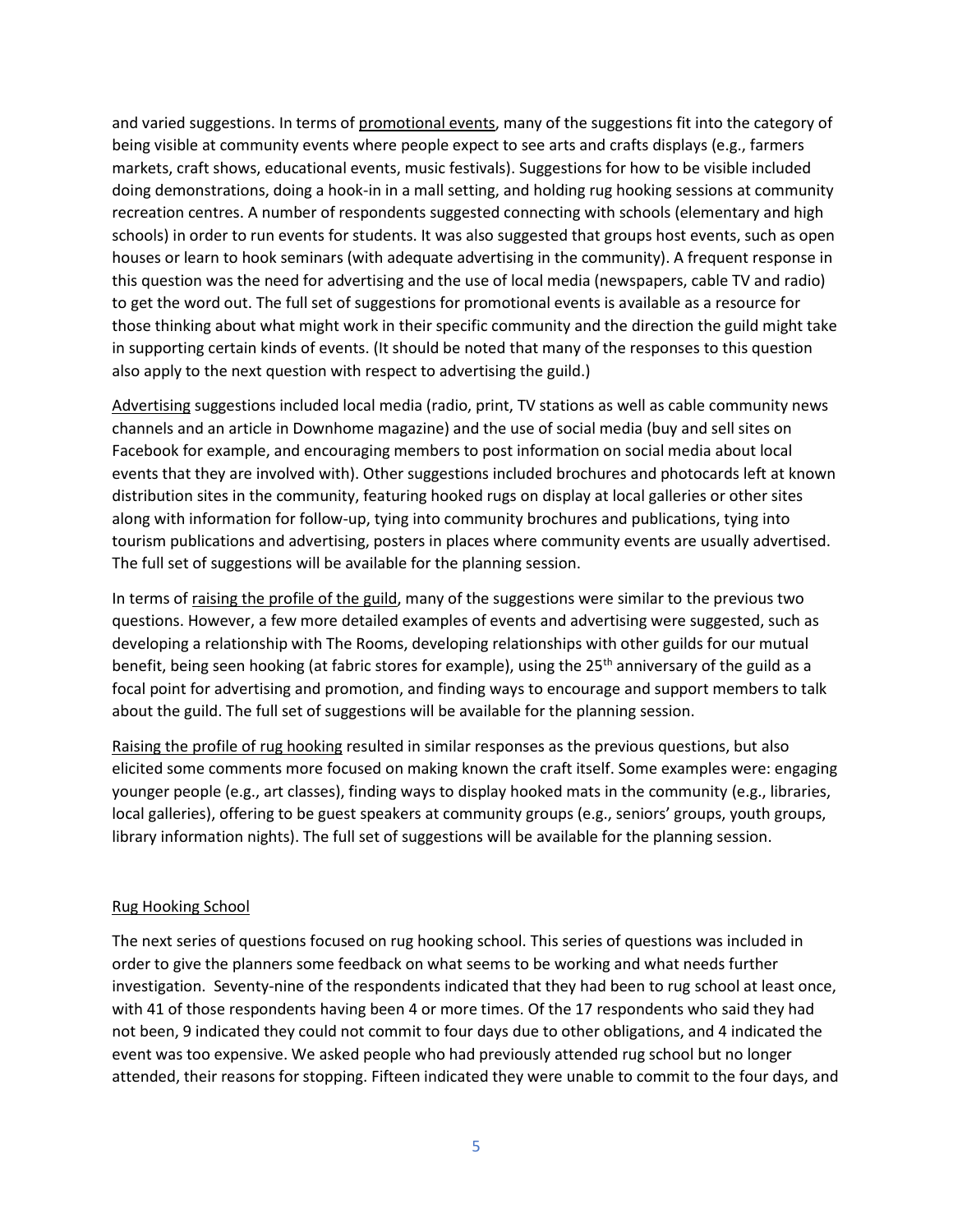11 indicated they had not been interested in the courses offered at recent rug schools. Four indicated that the cost was now too expensive. In the comments section, some noted they no longer lived in NL.

We asked people why they keep coming back. Sixty-three people responded and all of the reasons we suggested got strong responses (e.g., interest in the courses offered, learning new techniques, new ideas for projects, purchasing from vendors, socializing, and being involved with the activities and events of the provincial organization). No one reason stood out as more significant than the others.

People indicated that they initially heard about rug hooking school at a local hooking group meeting (40%), from a friend (26%), or at a hooking event (e.g., class or hook-in; 15%). The rest found it through social media and four people commented that they had heard about it in either the newspaper or on the radio.

Ninety-seven percent of the respondents indicated that they would recommend rug school to others. When asked why or why not, the comments reiterated the reasons why the respondents themselves attend rug school (e.g., learning new techniques, receiving good instruction from teachers, spending time with other rug hookers), and in addition there were comments that it was fun, a great get-away time (some referred to it as a mini-vacation), and it was an opportunity to develop new friendships and be part of a community.

The next series of questions on rug school were open-ended questions about people's experience with different facets of rug school – the accommodations, the food, the physical space of the various settings, and the educational experience. Needless to say, the comments were varied and indicated a wide range of preferences. We did not force people to make specific choices (i.e., this setting was better than another setting) rather, we were looking for the general things that make rug school a good experience. Interestingly (or perhaps unfortunately), the result of the open-ended approach was that it is impossible to come to any strong conclusions about what the majority of people definitely need or want (i.e., the bottom line) in order to enjoy their rug school experience. Emmanuel Camp and Killdevil were most often referred to in the comments. A number of people indicated that Emmanuel Camp was by far the best accommodations (hotel like rooms) and others indicated that the accommodations at Killdevil were a poor experience (too crowded, bunk beds, and unclean). But then some appeared to indicate that the atmosphere (beautiful setting in nature) and physical space at Killdevil (the fact that people were generally in one area), was most memorable for them, and some said they liked the cabin/bunkbed experience shared with friends. The facilities at Emmanuel Camp were described as being too spread out and resulted in limited social interaction, and other sites were praised because the various rooms were in close proximity. Killdevil got many mentions with respect to the food (good and plentiful), while the food at Emmanuel was commented on because the kitchen ran out of food at some meals. There were some comments indicating the need for more nutritious options. The comments relating to physical space indicated the need for rooms and resources that supported the activity of rug hooking (so reference was made to classrooms that were too small, the need for comfortable conditions such as seating and room temperature, good lighting, etc.). Throughout the comments on accommodations, food, and physical space, many respondents noted that no one setting has everything that would please everyone. And some people indicated that they had been satisfied with everything at the camps they attended.

The comments on people's experiences with accommodations, food, and the physical space, will be given to those planning future camps.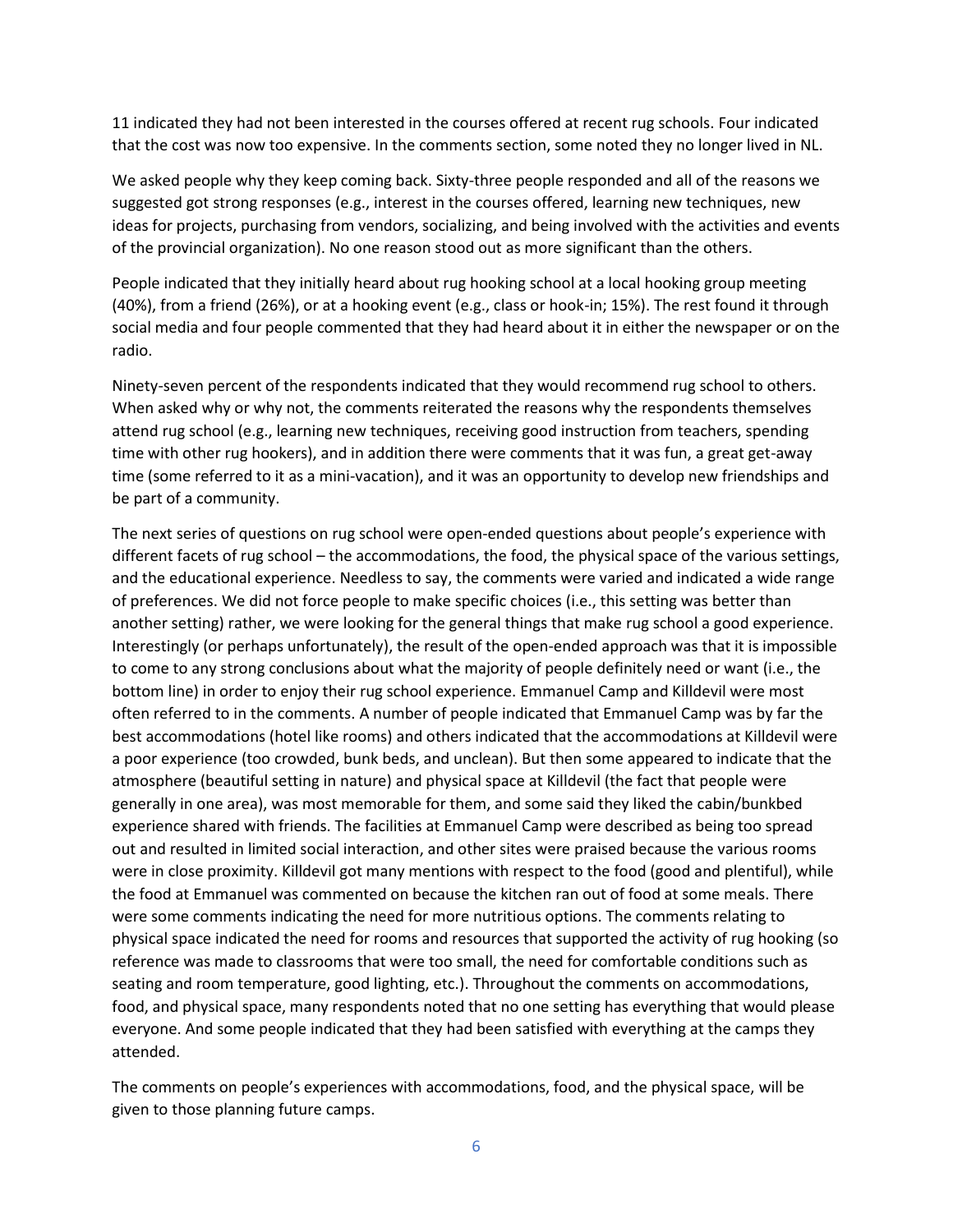In response to the proposal to hold the rug school in a permanent location, The people who said no indicated that there were benefits to holding the rug school in different parts of the province (e.g., to reflect the membership from different parts of the province, to ensure that some people attend some of the time because they will only go to a site that is geographically close to them).

The final question with respect to rug school sought people's support for, and thoughts on, the idea of finding a single permanent location for rug school, rather than holding it in different venues each year. Almost 60% of respondents (51) indicated that they agreed with the proposal, 11% (10) said no, and 31% (27) had no opinion either way. However, the comments provided in response to the question indicate that respondents who said yes had some qualifications with their yes answer. For example, yes if it was in a central location for equal travel distance for everyone, or yes if it was in the east since the greatest number of people live there, or yes as long as it is or is not held at Camp "fill in the blank", and yes if it made planning easier and was more cost effective. A number of yes respondents did in fact believe that having the camp in one place would make planning easier for the planning committee (familiarity with the space) and that for those attending, a permanent location might help with their own planning and fitting the event into their vacation time. Those who said no commented that moving the school to different regions meant the spirit of the local groups in that area were captured, it was easier for local groups to be involved in planning if the event was in their area, members liked to travel to different parts of the province, and they noted that moving it to different areas means people from that area might attend in the years when it is closer to them.

People were asked an open-ended question about their educational experiences at rug school - what made it a good experience and what detracted from the experience. The overwhelming response was the importance of the instructor, with comments pointing to the teacher's skill level and experience, their course preparation and organization, and their ability to clearly communicate as an instructor. The second most noted issue was the class setting – size, comfort, outside noise and distractions, and whether the required resources for the course were present (such as enough electrical outlets for the dying course, classroom size too small for the number of participants, lighting). Comradery and learning from other students, and seeing their work were also valued. Specific suggestions for planning included: shorter courses over the weekend rather than one long one, more information in advance about the courses including better course descriptions, course handouts, clearer communication when specific materials are needed to be brought by the students, and more details in advance about the expectations around additional costs for courses (some respondents raised questions about needing to pay additional costs at all).

In terms of how rug school could be improved, people had a variety of suggestions, some related to course selection, some related to the logistics of how the camp is run, some related to where the event is held. There was no single theme that emerged in these comments, although some reiterated the comments in the previous questions.

Respondents were asked to respond to whether they would be interested in specific course offerings. The results are as follows:

Design courses using photography, technology and other means of design

45% yes, 5% no, 50% need more information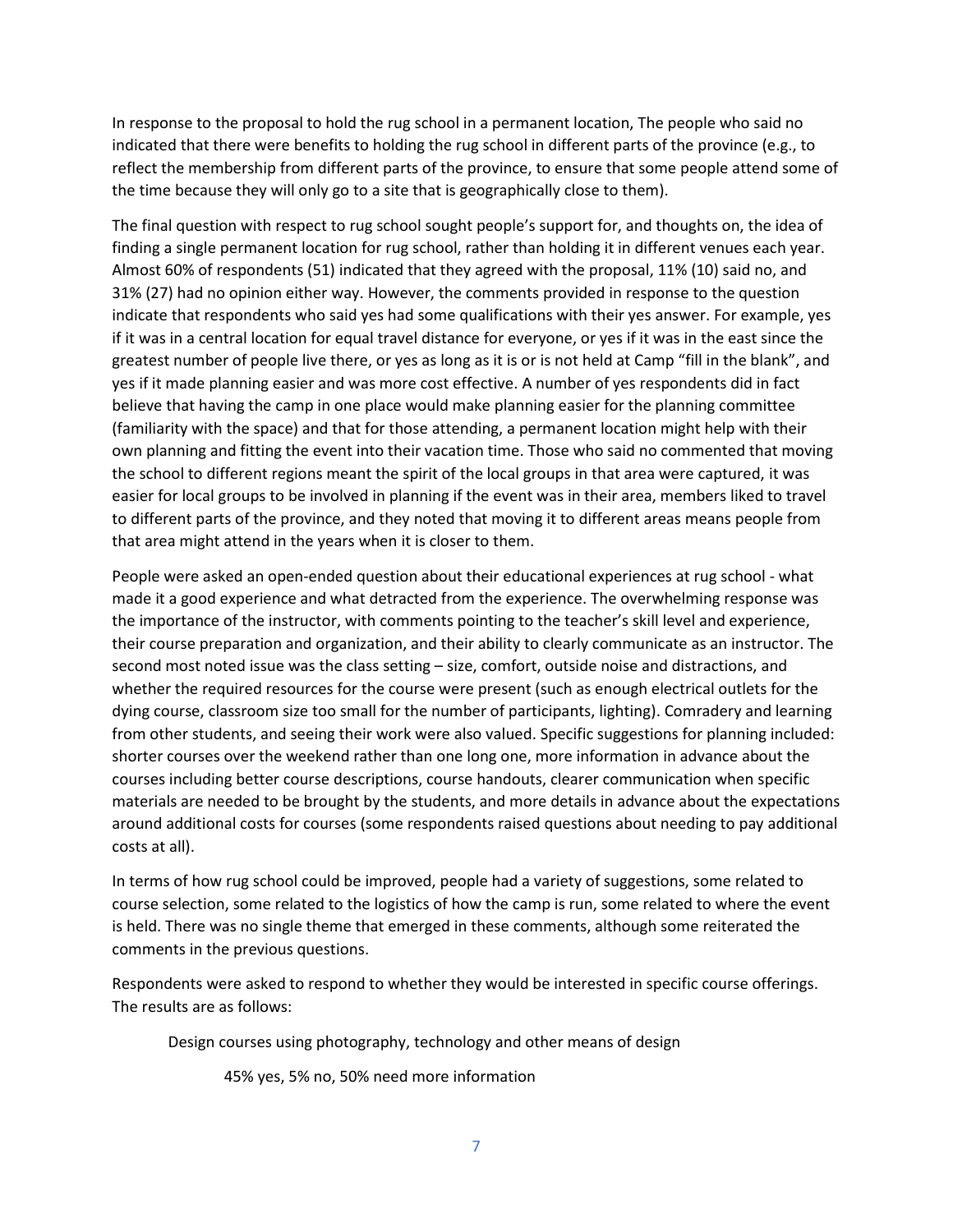Hiring professional artists/craft people to teach classes on methods to incorporate other art into hooking projects

#### 42% yes, 10% no, 48% need more information

A class based on topics characterized as "beyond hooking" i.e., the business side of being a rug hooker, how to be adjudicated by the Craft Council and Department of tourism, using Facebook and other social media with a view to selling your products

#### 30% yes, 48% no, 21% need more information

It is likely the above classes would require hiring professional teachers, so respondents were asked if they would be willing to pay the additional fees. Twenty-three percent said yes, 30% said no, and 47% said it would depend on the course offering or they would need more information.

Forty-eight people responded to the request for course suggestions for future rug schools. The list will be passed on to those planning future rug schools.

# 2020 Celebrations and Rug School at Fogo Island

A proposal has been made to hold rug school on Fogo Island in 2020, the 25<sup>th</sup> anniversary of the guild (in recognition that the guild had its beginnings on the Change Islands). The proposal suggests holding the event in the non-tourist season (May or June) in order to ensure availability of accommodations. Since there is no one centre on Fogo Island that could accommodate everyone, people would need to stay in different locations and possibly different communities (such as Bed and Breakfasts, AirBNBs, or available motels). When asked if they would support the proposal to hold the 2020 rug school on Fogo Island, 63% of respondents said yes, 7% said no, and 30% weren't sure. Almost 40 people weighed in with reasons why Fogo Island was not a good location. Some indicated concerns with the time of year (conflicts with other obligations), too much uncertainty with ice and the weather and with the ferries at that time of year, too complicated and inconvenient to get there, difficulty finding places to stay, and that they did not like the idea of being in accommodations spread out over the island. In terms of support for holding rug school in May or June, 68% said yes, 14% said no, and 18% said not sure. When asked if they would support the approach of booking their own accommodations on Fogo Island, 66% said yeas, 8% said no, and 26% weren't sure. Comments about the accommodations indicated similar concerns as above, e.g., people being spread out and losing the ambience that comes with a central location, the added costs that might be related to staying in those kinds of accommodations, added costs of transportation and the added factor of needing to have transportation from where people are staying to the classrooms.

# Thoughts on the future priorities of the RHGNL

Respondents were asked to choose two of the suggested priorities to help guide decisions about the future direction of the guild. An emphasis on teaching received the greatest number of responses (59%), followed by participation in the cultural plan being developed by the provincial government (49%), and then an emphasis on expanding the membership (40%), creation of a rug hooking museum in NL (24%)